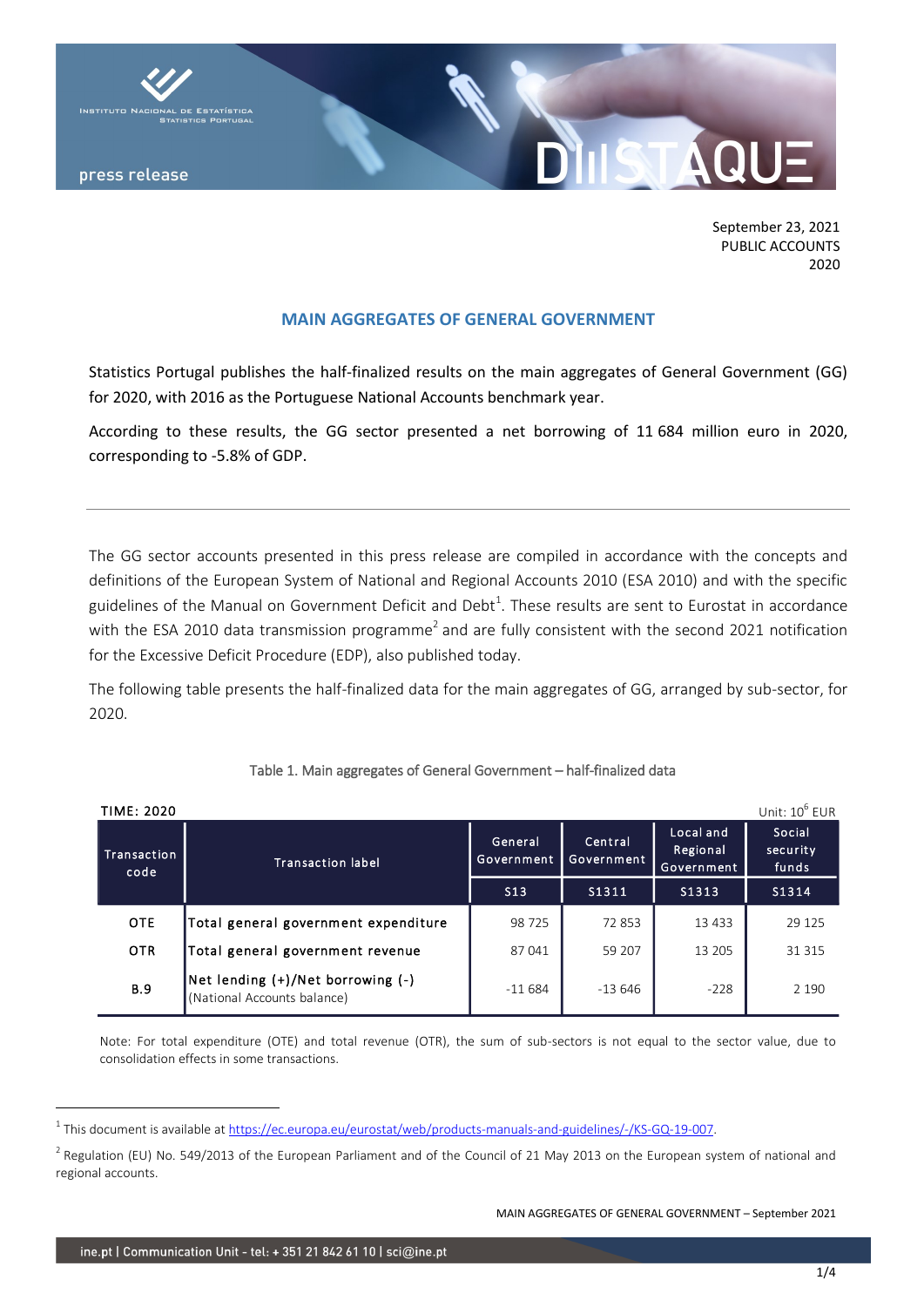

The GG sector revealed a net borrowing of 11 684 million euro, which corresponds to -5.8% of GDP and compares with a net lending of 0.1% in 2019. This negative balance was mainly driven by the Central Government subsector, but also by the Local and Regional Government, given that the Social Security Funds balance was positive.

Specifically, the Central Government balance dropped by 10 billion euro, reaching around -14 billion euro in 2020. As for the Local and Regional Government, which in 2019 had showed a surplus of more than 600 million euro, recorded a deficit of -228 million euro in 2020. The Social Security Funds balance, although positive, deteriorated by almost 800 million euro.

Table 2 presents the main components of GG revenue based on 2019 final data and 2020 half-finalized data.

|                     |                                      |         | Unit: $10^6$ EUR |
|---------------------|--------------------------------------|---------|------------------|
| Transaction<br>code | <b>Transaction label</b>             | 2019    | 2020             |
| <b>OTR</b>          | Total revenue                        | 91 251  | 87 041           |
|                     | Current revenue                      | 90 437  | 86 356           |
|                     | of which                             |         |                  |
| D.2                 | Taxes on production and imports      | 32 116  | 29 185           |
| D.61                | Social contributions                 | 25 3 60 | 25 606           |
| D.5                 | Current taxes on income, wealth, etc | 20884   | 20 110           |
| D.9                 | Capital revenue                      | 814     | 685              |

## Table 2. General Government revenue

Compared with 2019, GG total revenue decreased by 4.6% in 2020 (-4.2 billion euro), due to the decrease in current revenue (-4.5%), mainly due to the decrease in taxes on production and imports (-9.1%) and, to a lesser extent, in current taxes on income and wealth (-3.7%), reflecting the strong reduction in the economic activity in 2020. On the contrary, social contributions revenue increased by 1.0%.

It should be mentioned that due to the policy measures for fractional payment of taxes and social contributions implemented in the context of the COVID-19 pandemic, an additional adjustment to the public accounting figures was necessary in order to include the future payments as revenue of the period when the activity took place. This adjustment implied the recording of an additional VAT and social contributions revenue of 229 and 111 million euro, respectively, when compared to public accounting, given the decision of postponing obligations due between the end of 2020 and the beginning of 2021, which should be recorded as 2020 revenue in national accounts.

As for capital revenue, there was a decrease of 16%.

Give these changes, the composition of public revenue changed in terms of an increased importance of social contributions (+1.6 p.p.) and of current taxes on income and wealth (+0.2 p.p.), whereas the weight of taxes on production and imports decreased (-1.7 p.p.), although remaining the main source of public revenue. The weight of capital revenue slightly decreased (-0.1 p.p.)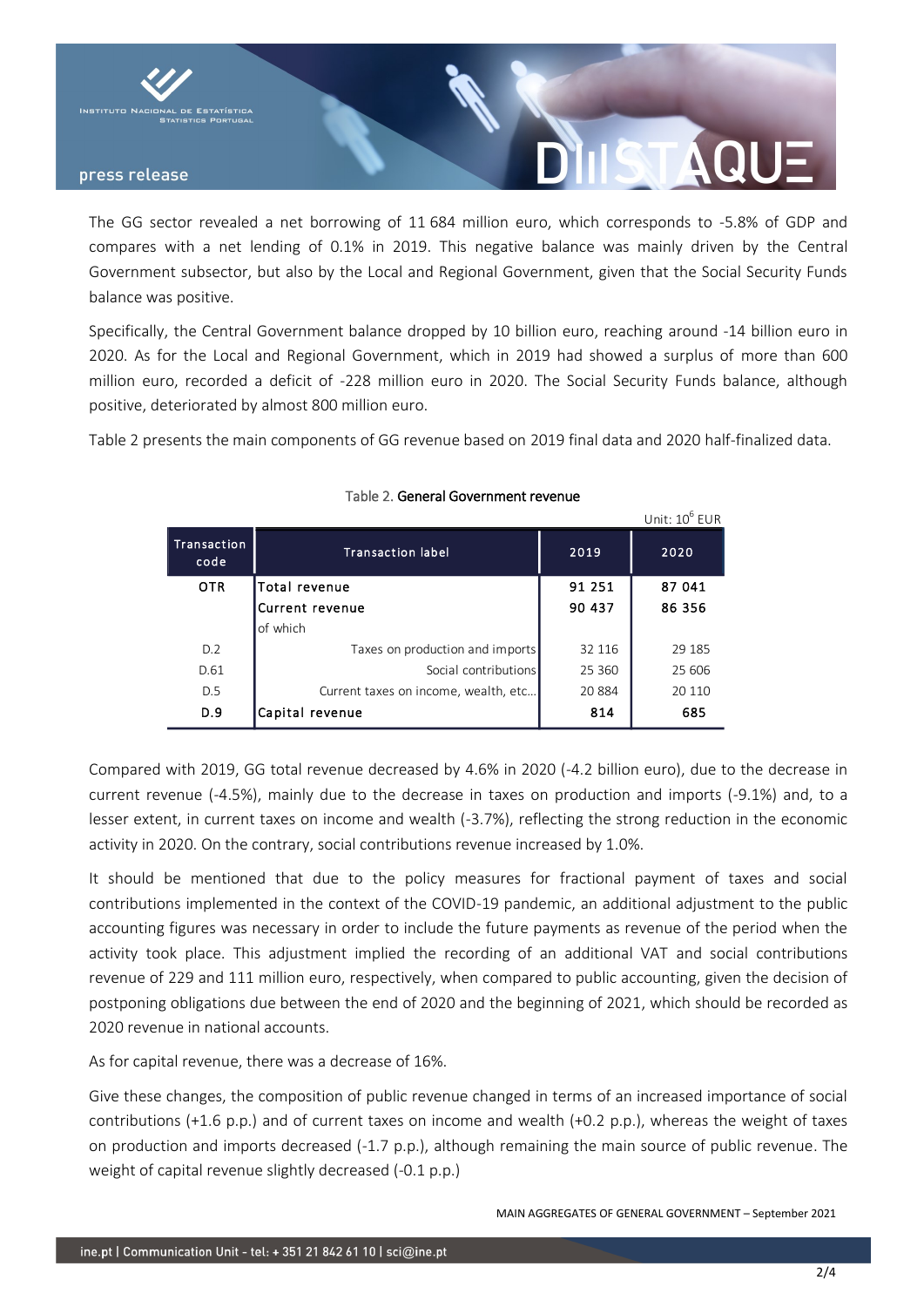

Table 3 presents the main components of GG expenditure for 2019 final and 2020 half-finalized data.

|                     |                                                     |         | Unit: 10 <sup>6</sup> EUR |
|---------------------|-----------------------------------------------------|---------|---------------------------|
| Transaction<br>code | <b>Transaction label</b>                            | 2019    | 2020                      |
| <b>OTE</b>          | Total expenditure                                   | 91 004  | 98 725                    |
|                     | Current expenditure                                 | 84 911  | 89 982                    |
|                     | of which                                            |         |                           |
| D.1                 | Compensation of employees                           | 23 147  | 23 925                    |
| D.62                | Social benefits other than social transfers in kind | 34 658  | 36 097                    |
| D.41                | Interest                                            | 6 3 2 4 | 5 7 9 1                   |
|                     | D.9+P.5+NP Capital expenditure                      | 6 0 9 3 | 8 7 4 3                   |

#### Table 3. General Government expenditure

Total expenditure increased by 8.5% between 2019 and 2020. This growth was the joint result of an increase in current expenditure (+6.0%) and an increase in capital expenditure (+43.5%).

The increase in current expenditure was mainly due to the 4.2% growth in social benefits, other than social transfers in kind, in an amount close to 1.4 billion euro, and also to the 3.4% growth in the compensation of employees (+779 million euro). In the opposite direction, there was a reduction of 8.4% in interest payments (-533 million euro), in line with the decreasing trend which started in 2015. In 2014, interest costs were 8.4 billion euro and, in 2020, the amount fell to 5.8 billion euro.

As for the capital expenditure, the 2020 increase (+43.5%) is largely explained by the recording, as capital transfers due to the economic and financial situation of the companies, of the 1.2 billion euro public loan to TAP Air Portugal and the Regional Government of Azores loan guarantee to SATA Air Açores (132 million euro). Likewise, an amount of 326 million euros was accounted, as capital transfer, for the estimated execution of counter-guarantees associated with the COVID-19 lines of support to the economy within the framework of the Portuguese system of mutual guarantee, as they are standardised guarantees from the national accounting perspective (issued in large number and according to identical rules) and that there is a reliable estimate of the expected value of the losses associated with these guarantees. Capital expenditure also includes the recording of 114 million euro related to back payments of vacation bonuses due to police officers (from PSP and GNR), following a court sentence.

About half of the public expenditure annual growth is directly linked to the COVID-19 pandemic, corresponding to 4% of the 2020 total expenditure. Among the most important COVID-19 expenditure items are subsidies to firms (2.7% of the 2020 total expenditure), intermediate consumption (0,5%) and social benefits to families (0.2%). The furlough schemes support measures, included in the subsidies paid to businesses, reached 0.9% of expenditure.

Despite of the above-mentioned spending, current expenditure share on total expenditure decreased due to the negative changes in social benefits (-1.5 p.p. in the relative share in total expenditure), compensation of